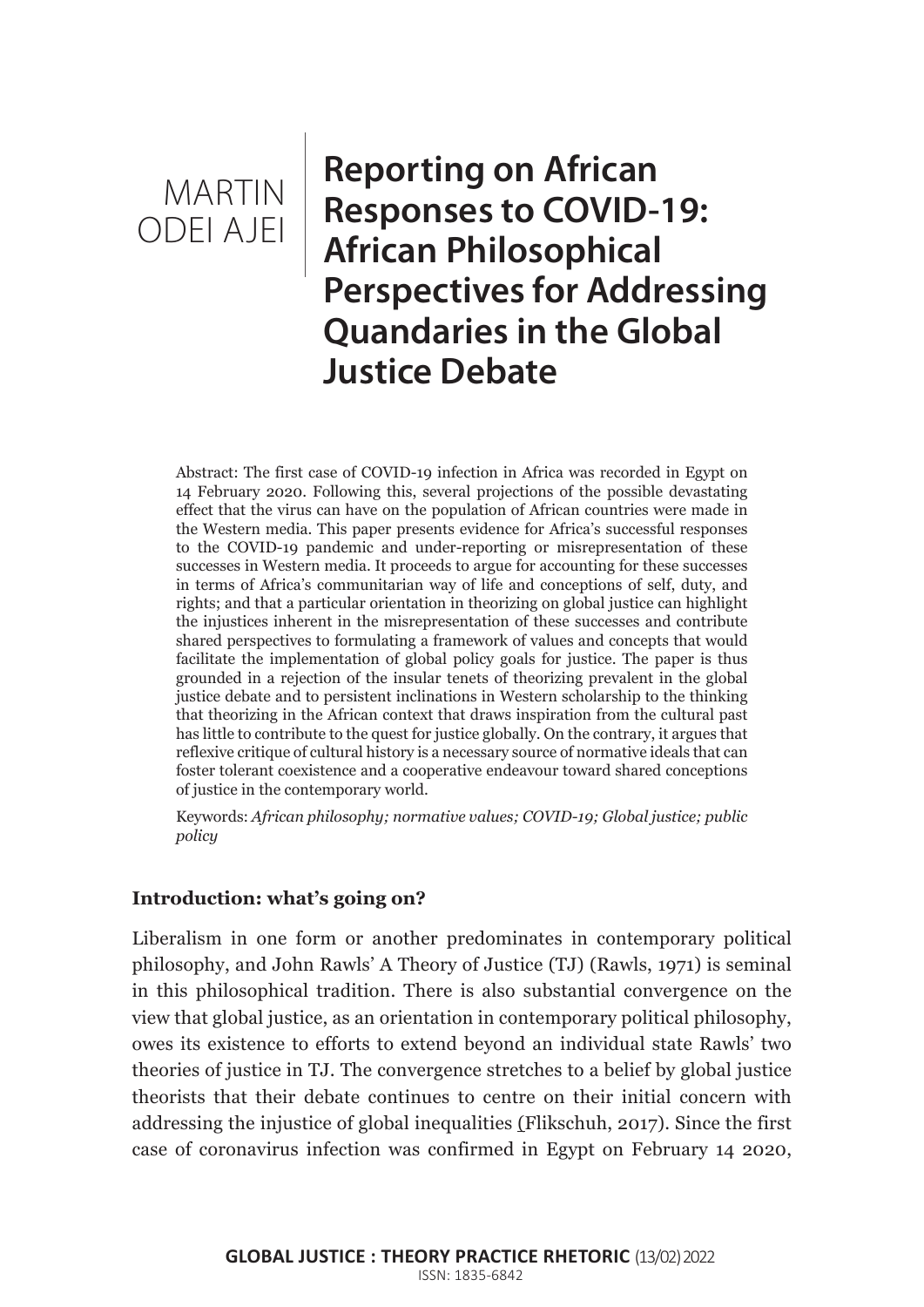fearful projections of fatalities from the disease in Africa have filled the news media. Bill Gates has warned that the virus could claim 10 million African lives (Financial times, 2020), and his wife in an interview with CNN's Poppy Harlow projected the spectre of African streets strewn with COVID-19 dead (CNN Business, 2020). A report by the UN's Economic Commission for Africa projected 3.3 million deaths on the continent, in the worst-case scenario in which governments do not intervene with adequate preventative measures; and the loss of 300,000 lives in a best case (UNECA, 2020). In projecting these grim outlooks, the Commission referred to a model composed by researchers at Imperial College London. A less apocalyptic picture was presented by a model by the World Health Organization's (WHO) regional office for Africa, published in the BMJ Global Health (Cabore et al., 2020). However, Africa has so far evaded the brunt of the virus better than Western Europe and the US have done.

Between 1st March and 27th November, 2020, the 10 countries in the Europe and North America who were worst hit by COVID-19 recorded 24,093,757 infections and 500,508 deaths from the disease. Disaggregation of these figures by country is: USA (infections 12,883,846 and deaths 263,455); Russia (infections 2,196,691 and deaths 38,175); the UK (infections 1,578,429 and deaths 57,128); Spain (infections 1,617,355 and deaths 44,374); Italy (infections 1,509,875 and deaths 52,850); Germany (infections 1,017,830 and deaths 15,640); France (infections 2,235,537 and deaths 51,041); Canada (infections 356,650 and deaths 11,818); Belgium (infections 567,532 and deaths 16,219); and Belarus (infections 130,012 and deaths 1,218) (CSSE, 2020). Conversely, during the same period, the 10 worst hit countries in Africa recorded 1,509,084 infections and 31,331 deaths. A disaggregation of these figures is: South Africa (infections  $778,571$  and deaths 21,289); Egypt (infections 114,475 and deaths 6,596); Nigeria (infections 66,974 and deaths 1,169); Ghana (infections 51,225 and deaths 323); Algeria (infections 79,110 and deaths 2,352); Cameroon (infections 24,022 and deaths 437); Morocco (infections 340,684 and deaths 5,619); Sudan (infections 16,864 and deaths 1,215); Senegal (infections 15,960 and deaths 331); and Ivory Coast (infections 21,199 and deaths 131) (CSSE, 2020).

But evidence of Western media coverage of responses to COVID-19 between March and mid-November 2020 misrepresents the success of African approaches to the pandemic, and this misrepresentation should arouse the interest of global justice theorists. This is because the misreporting of African efforts is morally relevant, as it provides focus and grounds for the moral evaluation of African governments. Additionally, the slanted reportage is indicative of an implicit perspective on the source and object of moral value. Thus, the reportage is a pertinent theme for the global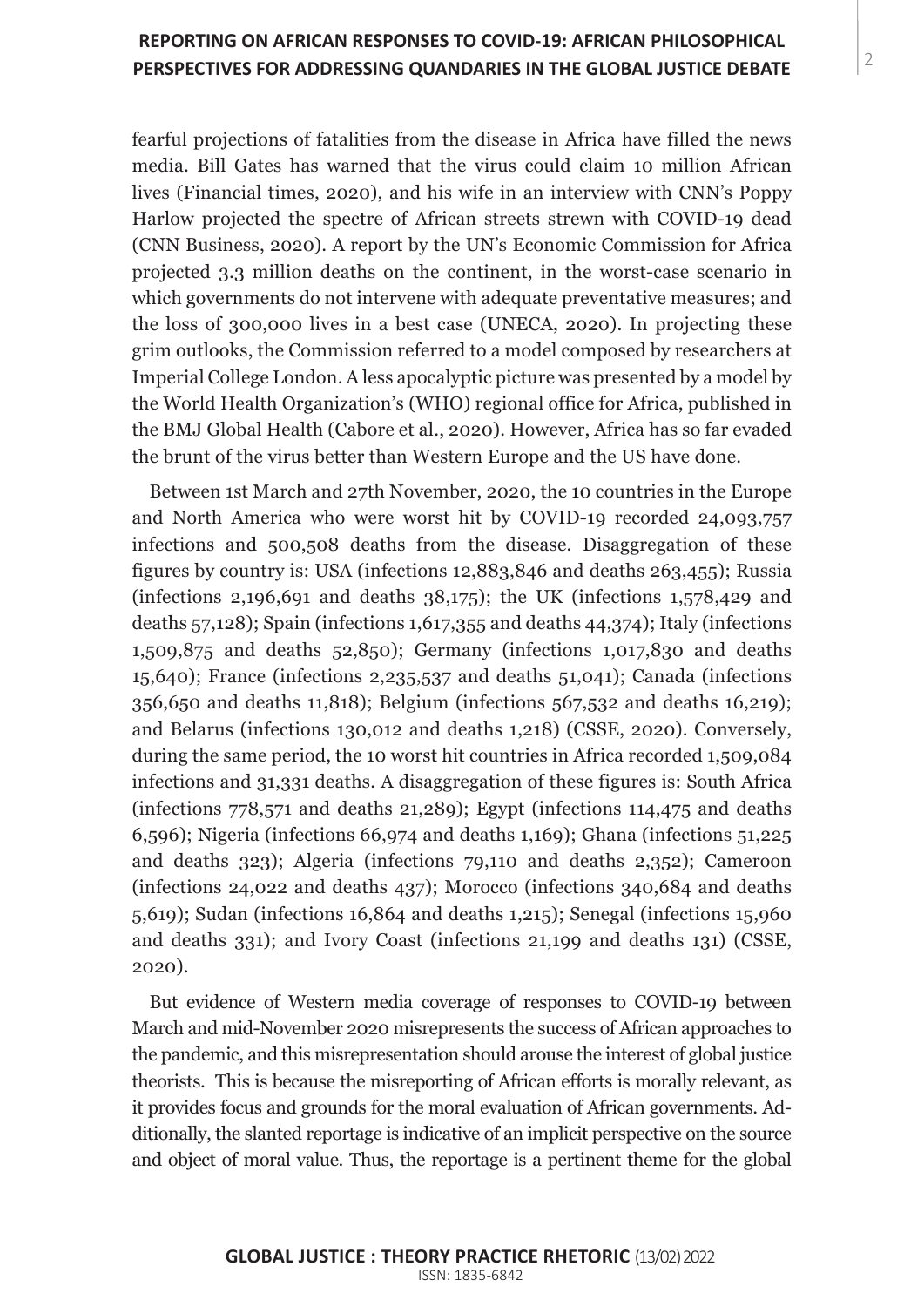justice debate, as a field of intellectual activity whose concerns have been projected to be 'here to stay' (Scheffler, 2014) to contribute to a just world. African countries took decisive and noticeably different measures from Western approaches to curb the spread of the virus. My paper proposes that the cogency of the African responses and their successful implementation can be explained in terms of normative values embedded in culture; primarily in terms of Africa's communitarian way of life, which conditions people's conceptions of themselves as essentially communal beings and their perception of the duties that attend to that. I claim that the media's resistance of accurate reporting cannot be rendered as an unintentional misreading of these African actions and the reasons underlying their success. To assess the difficulties that such intentional under-reporting of African success poses for realizing global justice theory, I believe Arjun Appadurai's work on the mechanisms through which the interactive system of global culture flow is helpful (Appadurai, 2015).

# **Balm for healing the world from the scar on the conscience of the world?**

Appadurai unveils five dimensions to the flow and overlaps in global culture -ethnoscape, mediascape, financescape, ideoscape, and technoscape (ibid.: 97). Appadurai states that these constitute the 'building blocks' of the 'multiple worlds that are constituted by the historically situated imaginations of persons and groups spread around the globe' (ibid.: 97). *Mediascapes* refers to configurations of the production and dissemination of information by private and public interests throughout the world, and the images of the world created by these media ; by *ethnoscape*, Appadurai means the landscape of persons who constitute [an essential feature] of the shifting world in which we live: tourists, immigrants, refugees, exiles, guest workers, and other moving groups, and therefore affect the politics of (and between) nations (ibid.). A significant feature of the connection between *mediascapes* and technoscapes is that the lines between the realistic and the fictional landscapes are blurred so that the farther away audiences are from the experiences of the creators and interests of *mediascapes*, the more likely it is for creators to use criteria of their perspective 'to construct imagined worlds that are chimerical, aesthetic, even fantastic' for their audiences (ibid.: 99). In addition to Appadurai's list, Yuk Wah Chan and David Haines have recently added *diseasescape*, a harmful feature of global culture exemplified by the COVID-19 pandemic, which has 'turned all [national] borders into portals of danger' that human beings are ill-equipped to fight (Chan and Haines, 2020).

Misrepresentation of African culture and agency in Western scholarship and other forms of knowledge production pervades the sediments of hundreds of years of history, but not much of this has been uncovered and theorized by African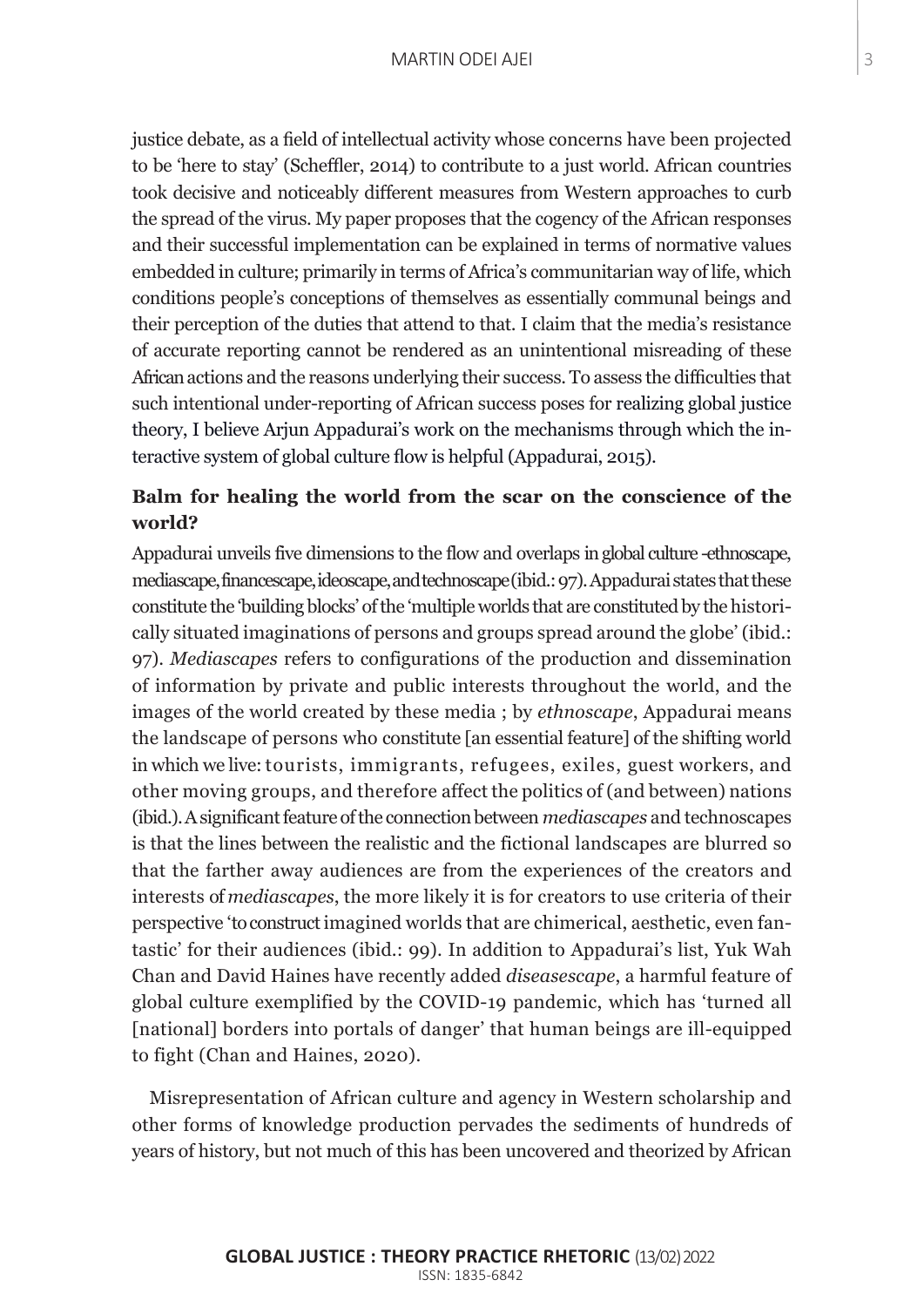philosophers. It is worth noting, however, that the flows among Appadurai's five '*scapes*', especially those between *ethnoscape*, mediascape, *financescape*, can be considered a contemporary expression of Olufemi Taiwo's thesis on modes of knowledge production. According to Taiwo, knowledge production in the West proceeds in part by failing to acknowledge other centres of like activity to enable the West's ascendancy in production to eventually dominate and suppress other forms of knowledge production (Taiwo, 1993). What's interesting about Taiwo's thesis is the idea of knowledge production: it is not as though we discover what knowledge is. Rather, we produce knowledge. And producing knowledge is thus an economic process in which self-interested politics and power are deeply involved.

Therefore, if success in Africa is not in the interest of dominant *mediascape* power to report, the likelihood of silence on this success or distortion of it increases. The following section assesses how *diseasescape* and mediascape have intersected since the beginning of March 2020, and the implications this has for the future and practical significance of global justice theory.

## **No one-size-fits-all**

On March 30, 2020, the government of Ghana imposed a lockdown on Accra, the country's capital city and Kumasi, the second-largest city. In his speech on 19th April that announced the lifting of the lockdown restrictions, President Akuffo-Addo reasoned that 'Lifting these restrictions doesn't mean we are letting our guard down […] We will tailor our solutions to our unique social, economic and cultural conditions. There is no one-size-fits-all approach' (Akuffo-Addo, 2020). There is no universal approach to ensure simultaneous safeguarding of the lives of people and keeping the nation's economy going.

Akuffo-Addo's decision to pursue contextually-based solutions to secure the health and coffers of citizens has proven to dash the fears of scientists who feared such measures would quicken the spread of the virus. Although this point of caution is worth noting, it is likewise worth noting the opinion of other scientists that distinctive factors may account for why the virus might be less deadly in Africa. Firstly, droplet-spread diseases, such as flu, have tended to spread more slowly on the continent: only one severe case of Severe Acute Respiratory Syndrome (SARS) was recorded during the 2002-2003 outbreak. Paul Hunter reasons that such low uptake of airborne infections might be attributable to the effect of ultraviolet light or a climate that meant people spend more time outside, among others (Hunter, 2020). Further, old age is a key feature of the known fatalities of COVID-19 and Africa's youthful population may also help to explain the low death rate so far: the median age in Africa is 19.4 years,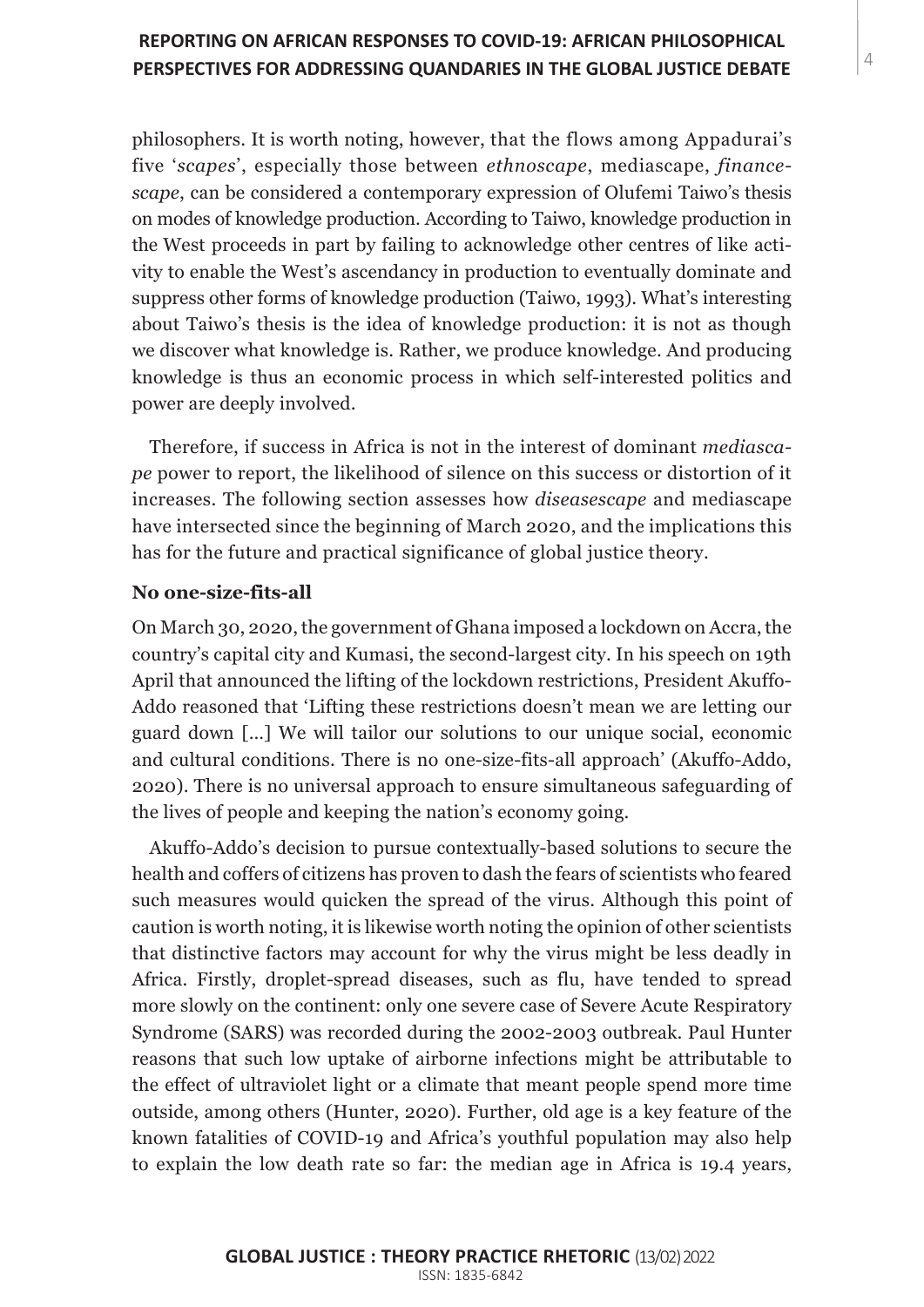compared with 40 in Europe and 38 in the US. Just 1-2% of the population is aged 70 or more, whereas on other continents the elderly account for a much larger share, rising as high as 22% in Japan (Hunter, 2020).

A clear contrast can be drawn between approaches pursued by African and Western governments to stem the spread of the virus, and it would be rather uncharitable to consider these approaches to have been determined by the factors listed in the previous paragraph without considering the implications of the communal way of life alluded to in the introduction and its attendant values. Thus, much of the discussion in this section and subsequent ones would designate a contrast between these communal values and liberal values. As of the 10th of June 2020, no country in sub-Saharan Africa except for South Africa has imposed a complete nationwide lockdown. I have no doubt whatsoever that an inescapable reason for this is the greater fear which the majority of Africans have of 'the hunger virus than [they have] of COVID-19' (Reportghana, 2020). The first case was confirmed in Ghana on 12th March 2020, and on 22nd March the country's borders were shut to travellers. The only exception to in-bound travel was for Ghanaians who, upon arrival, were forcibly quarantined for two weeks. By this date, in Ghana, 24 cases and one death had been confirmed (Ghana Health Service, 2020). Comparatively, at the beginning of March, the UK had fewer than 200 confirmed cases, but when it went into lockdown on 23rd March it had recorded 6,650 confirmed cases and 335 deaths (The Guardian, 2020), and by the 27th of November it had confirmed 1,578,429 cases and 57,128 deaths (CSSE, 2020).<sup>1</sup>

Additionally, since mid-March, Ghana has pursued an extensive system of contact tracing of perso $\iota$ ns infected by the virus and to determine where those persons had been recently. This was proceeded by utilizing a large number of community health workers and volunteers, and 'pool testing,' a technique by which multiple bio-samples are tested and then followed up as individual tests only if a positive result is found (Hirsch, 2021). Ghana launched the COVID-19 Tracker App on 15th April 2020, and assurances from the developer of the application that they wouldn't wrongly use people's data sufficed to assuage the concerns of Ghanaians (ITU News, 2020). This contrasts with the UK's imprecise policy on tracking people who had contact with people infected with the virus, as of 13th June 2020. An article that appeared in The Telegraph on this date reports misgivings by privacy experts in the UK that the NHS's contact tracing App which is at the centre of the government's lockdown exit

<sup>1</sup> In this reportage, a taxi driver whose vehicle was impounded by security officials in Abuja, Nigeria, because he had violated the directives on a national lockdown, stripped naked to express his grievances with the act. He said it was hunger that pushed him to violate the lockdown order, and that the "hunger virus" is much deadlier than "Coronavirus" (Reportghana, 2020).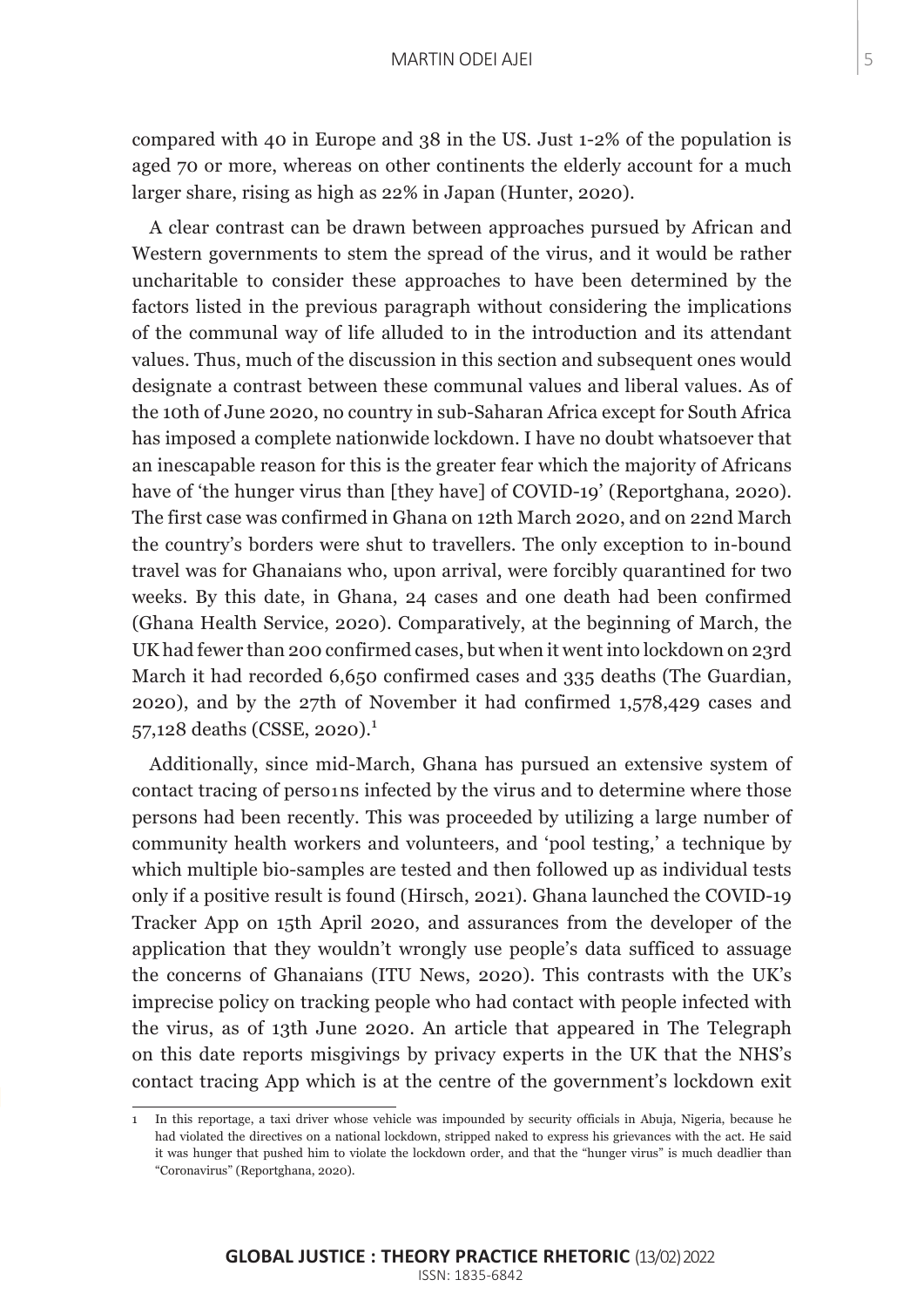strategy and which is currently being tested on the Isle of Wight with plans for the full UK roll-out in June, could collect sensitive information, and that patient confidentiality risked being compromised if it were to be deployed . The Guardian carried stories of such misgivings about the App's infringement on privacy in its edition of 5th of May 2020 (Sabbagh D, Hern A, and Protor K (2020).

In Ghana and several African countries, contact with an infected person is sufficient reason for being forcibly quarantined. One is not asked to go into selfimposed isolation, as is the case in the UK, to 'protect lives and save the NHS'. In a study conducted a few months before the lockdown, 75% of Ghanaians said the government should be able to curtail people's movement in the face of threats to public safety and security - in a country where the majority of citizens do not own refrigerators to store food, and where 30% of citizens have running water inside their homes and 46% lack toilet facilities in their homes (Armah-Attoh et al., 2020). Further, there were no economic incentives provided to privatesector workers and entrepreneurs, for the loss of income from the lockdown - in a country where 70% experience 'high lived poverty' defined as going without cash income for some period in the preceding year (ibid.: 3).

It is apposite now to ask two questions that have implications for the global justice debate: the first is Afua Hirsch's question - why has the Western media been silent on reporting Africa's coronavirus successes? Secondly, we may ask: are there factors in the African environment beyond the empirical – biological and environmental, like climate and population structure - that enabled citizens to accept these policies pursued by governments without uproar? I begin with the second question by reiterating my belief, stated in the introduction, that the self-conception of most Africans as essentially communal beings and the duties that correlate with such self-awareness are among such factors.

Take the case of Africa's forcible isolation on suspicion of contact with an infected person. The key word in addressing such situations in the West has been self-isolation, which means it is the decision of the self to isolate itself. Such a policy of self-isolation concurs with laws governing civil liberties, which would prohibit the police or any government agent to come into a person's house to take her to be locked up somewhere against her will when she's not infected. When the police come knocking on such a person's door, she can tell them: 'go away! I'm staying at my house. I'm not at risk of affecting anybody.' But in Africa, the option of self-choice is withdrawn. The government isolates you, and as the study in Ghana shows, people accept this policy without rancour.

The African's decision to accept forcible quarantine even where there is no evidence of infection stems from a point of view that it does not constitute an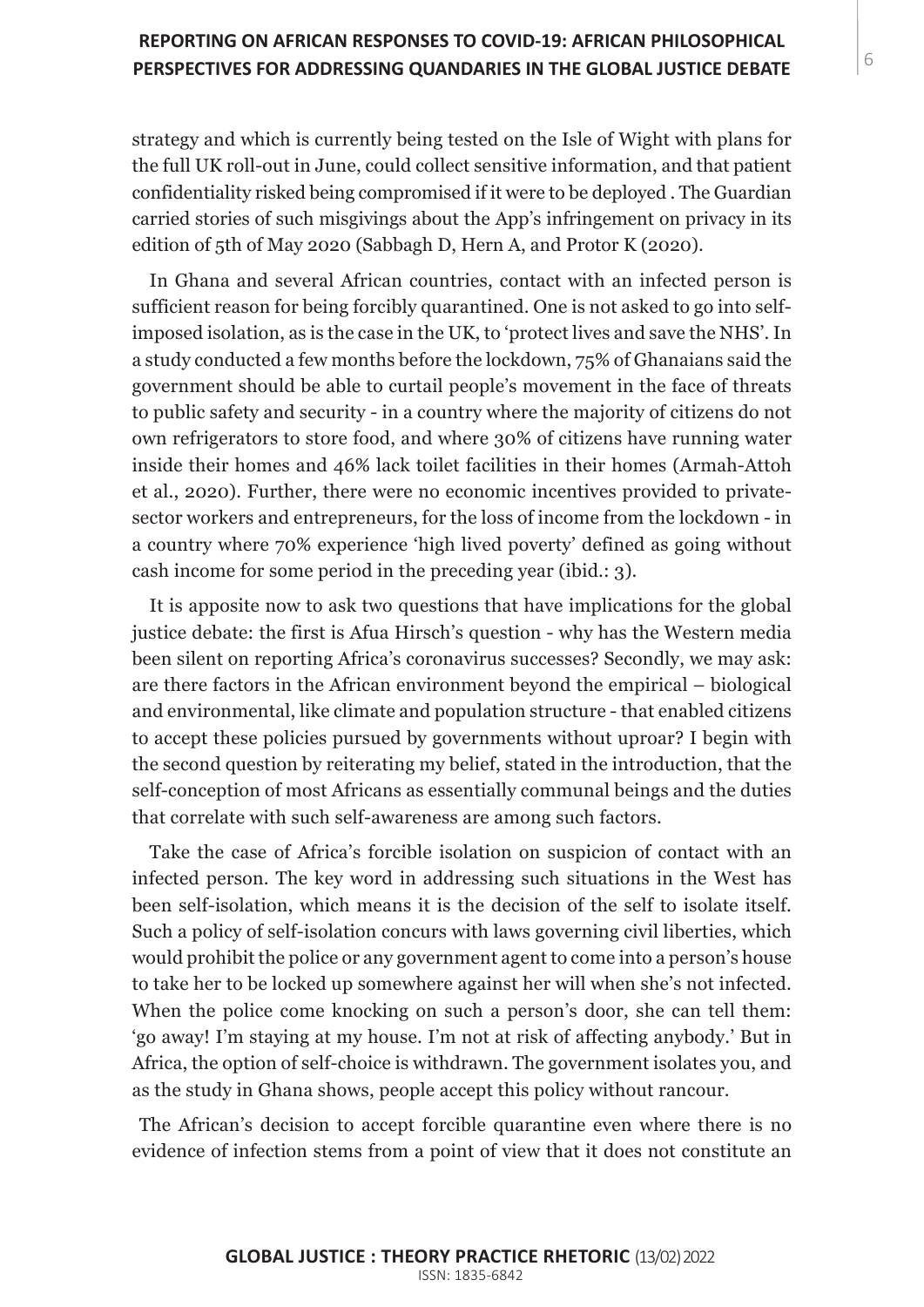## MARTIN ODEI AJEI<br>T

instance of infringement on her freedom of movement. There is an alternative value at work other than ideals of individual liberties, and this value stems from her understanding that she is a communal being whose mode of existence is fundamentally relational.

This understanding dictates that what is of intrinsic moral value in the situation is primarily not the self-interested determinations of the conscience of a rational moral agent, but something else.

The point under consideration is not that in the communal model the individual's ethical agency is irrelevant. Nor is it that sanctions against compliance with restrictive measures such as an obligation to wear face coverings or mandatory quarantine have no role to play in the behaviour of Ghanaians and citizens of several other African countries. The point is rather that despite their understanding that the imposition of a mandatory quarantine restricts one's right to freedom of movement, people did not consider these as unbearable infringements, but rather assumed the willing to concede the right to such freedoms in order to pursue what they conceive to be a greater duty of a communal subject in a situation like this – to contribute to securing public health and safety. Thus, although the individual's ethical agency is always relevant, she is encouraged to acknowledge that she can fall in error in her decision-making, and that if this happens the outcome could have further-reaching consequences than her own disadvantage, which a sensitive communal being should seek to avoid.

An ontologically relational being is normatively attuned to promoting human and community welfare. So, if the exercise of your freedom is likely to result in a health threat to the population, which means harming communal good, the community is entitled to point out to you that your conduct implies you are going against your own - communal - nature, and intervene. One's subscription to progressive communal values more than individual freedoms constitutes the distinguishing feature of what makes her a being with intrinsic moral value, and the foundation of her ethical choices. Accordingly, she considers her liberties as insufficiently important to make her individuality the final instance of moral agency. This enables her to see the limitation on her freedom of movement as important for protecting not only other people's right to life but also her own life, as her duties as a person include acting morally to ensure that other people escape being infected if per chance, she is infected. Standard individualist morality of the universalist kind, exemplified by the libertarian residue in liberal thinking, would reject this African sacrifice of individual freedom to uphold community good. But the communal moral context proceeds from other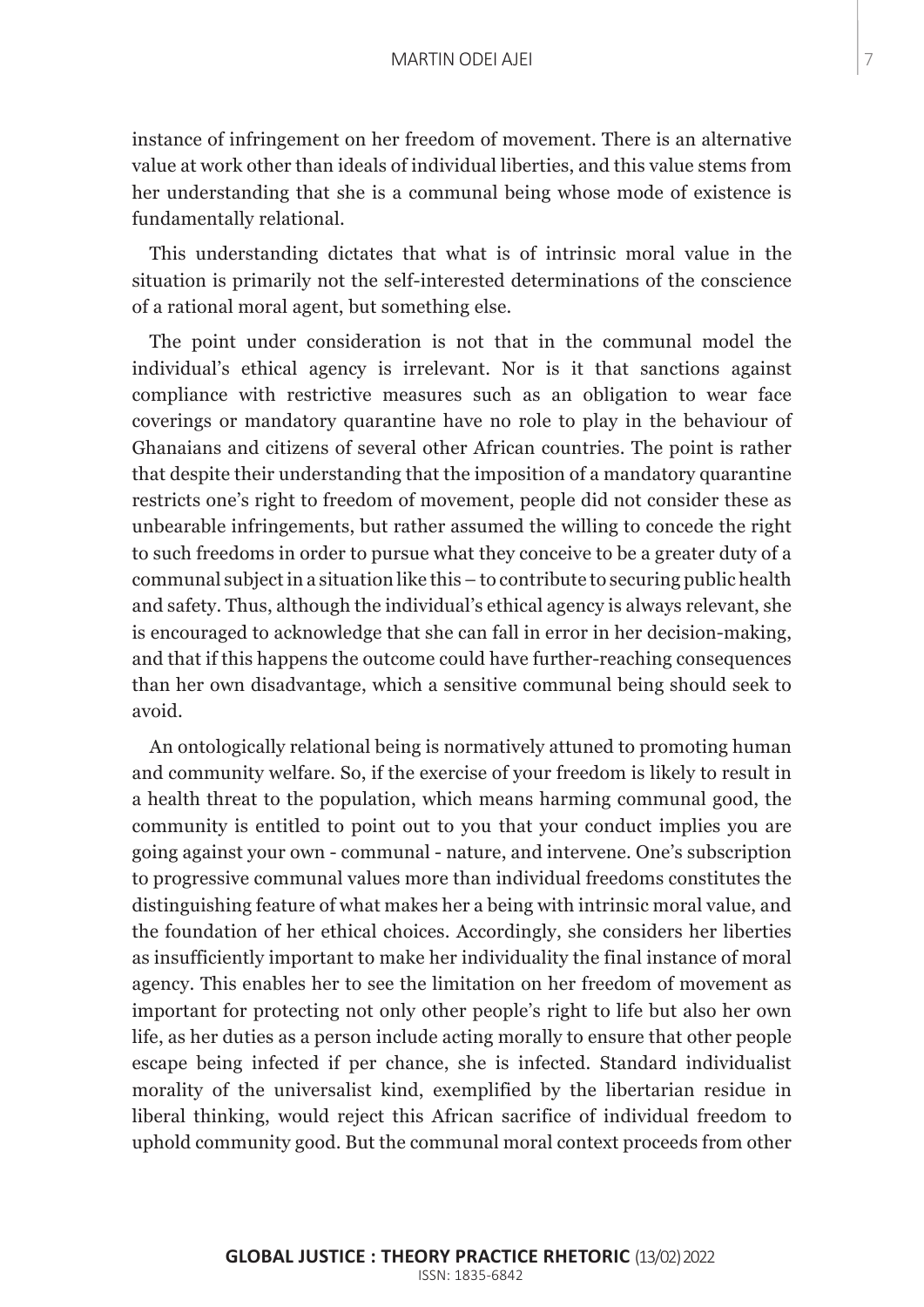assumptions than liberal ones, which work for the context and should therefore be of interest to anyone interested in reducing global injustice.

The merits of communal morality can also be illustrated by means of the success and acceptance of the aggressive contact tracking and tracing methods adopted by Ghana's government. The reasons given above for compelled quarantine in the communalist setting applies to this subject matter as well. But beyond placing less emphasis on the right to be left alone, privacy occurs less and has less practical value in the communal environment. In a standard 'compound house' in Ghana, a good deal of data on one's life experiences is exposed to public view, and intentionally sharing of personal information on one's life is accepted to a large degree. Limited privacy is intuitively allowed under a tacit system of reciprocal access to information on community members. Such effortless access to willingly shared information is important for balanced management of a social organization and serves to restrain monopoly on confidential information. These communal arrangements are undergirded by trust, that people who know your weaknesses would not use them unfairly against you, and the in-built checks and balances stemming from mutually available information secures this trust. In contrast to this, where civil liberties are assigned overriding value in social relations and citizens shelter under the umbrella of these liberties to resist sharing information on their lives, considerable room opens in public reason to tolerate the surreptitious collection of such 'private' information by the intelligence agencies of the state.

Thus, African communal life renders shared knowledge and privileged information on others acceptable. One reason for this could be the prevalence of the belief that the lives of relational beings imply a great deal of shared familiarity because of their reciprocal dependence on each other. It is my responsibility to know as much about you as is possible, to be able to assess how much I can count on you to contribute to communal advancement. This serves the purpose for me and other community members to assess your abilities and needs, and be able to have good reason to define our relationship. Much of your life, then, is not the property of an atomistic unit upon which another person intrudes, but something about a person with whom other lives are shared commonly. Similarly, to the case of civil liberties, life under this communitarian model may be contrasted with what pertains in the UK, where there is agitation for the NHS's software application for contact tracing to be made conditional on voluntary consent to avoid users' concerns over privacy invasion.

However, these measures were also adopted in South Africa, where recorded cases and deaths are comparable to cases in some European and Asian countries.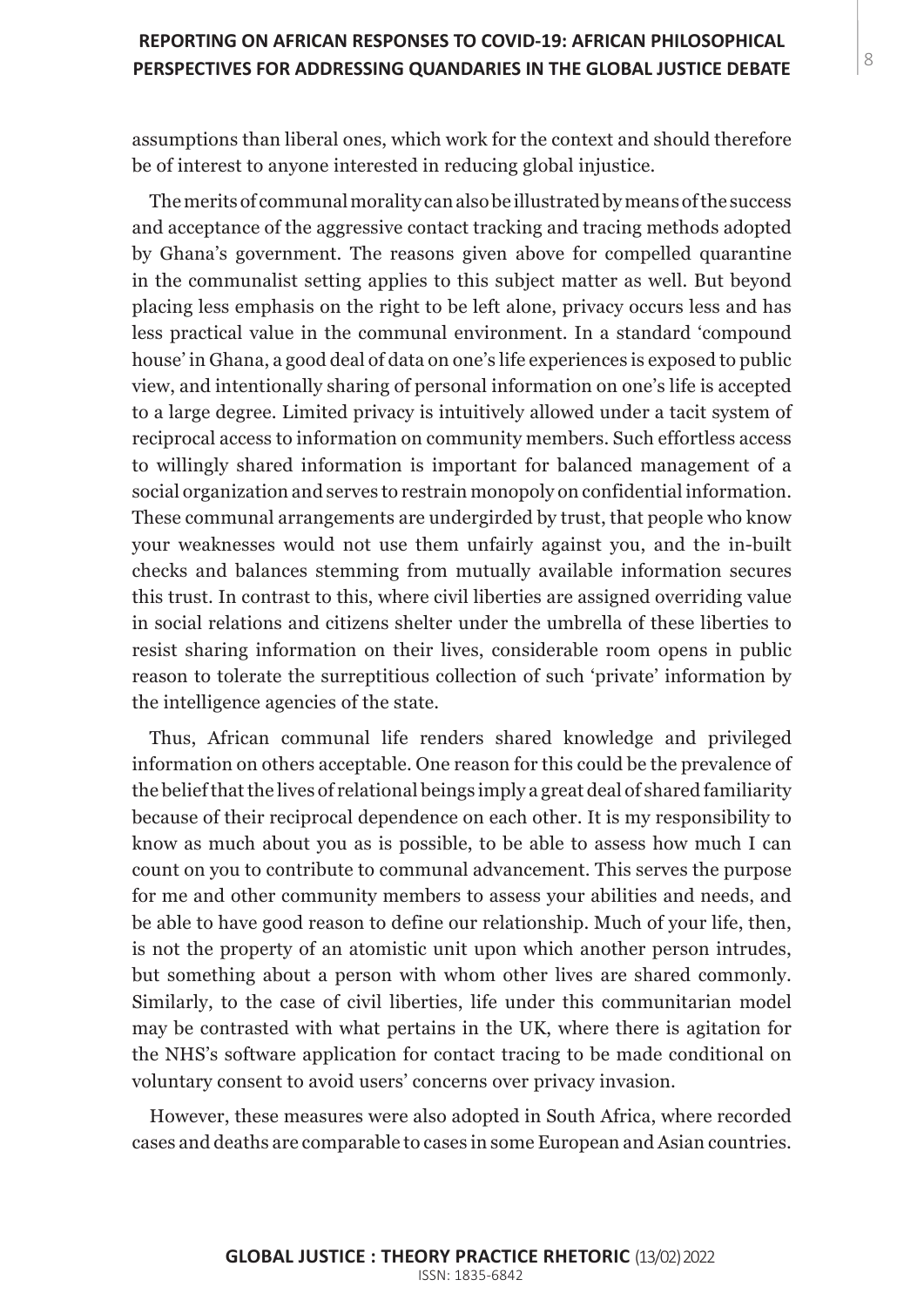It could be argued therefore that the low cases in Ghana cannot be attributed to these governments' interventions per se – for if that were the case then we would have seen similar successes in South Africa and the other places on and outside the continent of Africa where such measures were also implemented. The absence of such successes in these other places, it may be argued, casts doubt on the cogency of my argument, for its cogency requires claiming that these measures were successful in Ghana and the cited African countries alone. But this objection is without warrant, as it can be as little established that the measures implemented in Ghana are not responsible in any way for the country's success in containing the spread of the virus as it can be shown that they weren't. The lack of success in other places where similar interventions were implemented is inconclusive evidence that those measures cannot be successful in the African countries cited. This is because there are subtle differences in Africa in spite of the substantial common features that these countries share. These differences condition the citizen's responses or attitudes towards these measures. And these attitudes can be explained in terms of the normative values that are prevalent in their cultures, and which they embrace. The attitudes are contingent on values, which I hold therefore account fundamentally for achieving the results that have been witnessed in Ghana and other parts of Africa.

In their fight against this virus, Western governments' insistence on 'being led by science' has become a mantra. It is worth mentioning that African countries have pursued the solutions of science without claiming it to be the touchstone of a remedy. The University of Ghana announced on 11th April 2020 successful sequencing by its scientists of genomes of SARS-CoV-2, to obtain information about the genetic composition of viral strains in 15 of the confirmed cases in Ghana for clinical management of infections. Data from the sequencing has been shared with scientists worldwide on the Global Initiative on Sharing All Influenza Data (GISAID) platform (University of Ghana News Release, 2020). Also, Senegal, whose planning for COVID-19 response began in January 2020, has begun trials for a COVID-19 testing kit that would have a unit cost of 1 US dollar, and which is expected to detect both current or previous infection via antigens in saliva, or antibodies in less than 10 minutes (Aljazeera News, 2020; Hirsch, 2020). However, the persistent exhibition of medical-scientific data to justify government policy in the West seems calculated to inspire belief in the ordinary person in the rationality of following 'the science.' Nevertheless, these invocations of the preeminence of science could never maintain their integrity in the absence of appeals to normative values. The mantra of science has been constantly tempered with communalist values like 'saving the vulnerable in community' and 'protect our NHS, protect our community.' It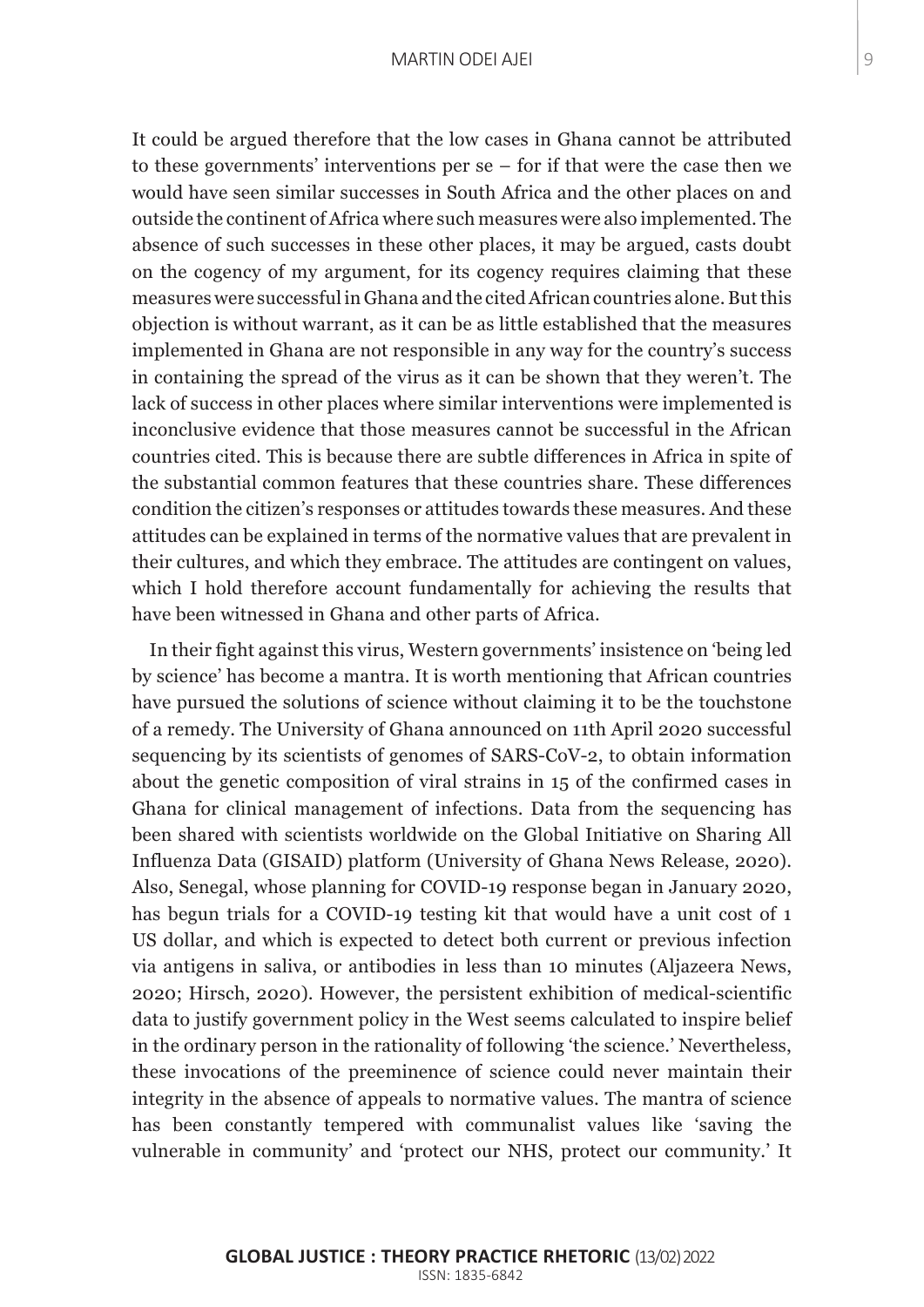remains to be seen whether these invocations, unfamiliar as they are to the standard Western normative framework steeped in individual liberties, prove to be ad-hoc resources in an emergency, or whether they will endure to affect the structure of prevailing standards of liberal morality in the long run. Akuffo-Addo and other African leaders' refusal to accept a 'one-size-fits-all' solution to a common problem, and to chart context-guided responses to the problem, is reasonable and has been proven justified by its successes. This means, then, that the policies implemented in the West would have resonated less in African moral sensibilities, and therefore would have been less successful. If so, then Afua Hirsch's question has implications for the global justice debate: why are Africa's approaches to the coronavirus, reasonable and successful as they are, being overlooked by the Western media to the glare of global justice theorists?

# **Balm for healing the world from the scar on the conscience of the world?**

Unjust representations of Africa in intellectual and popular media have endured for centuries. Portrayed images of barbaric and pre-logical cultures justified slavery and European colonization of the continent. In the post-colony, these images effortlessly mutated into poverty-stricken and socially unstable polities in the hands of hopelessly corrupt political elites that hurtle, unrestrained, toward failed/fragile statehood (Meredith, 2005). This imagery is calculated to showcase Africa as the unlucky continent - the 'scar on the conscience of the West' (The Guardian, 2001). It is difficult to discard the thought that the current convergence of mediascape on diseasescape through the misreporting of African COVID-19 successes is configured to amplify this perception of Africa as the unlucky continent in Western imagination.

Is the spectre of African streets strewn with COVID-19 dead, as feared by the Gates', or the status of Africa in Blair's imagination, justified? One can grant that Blair and the Gates' were not making completely baseless pronouncements. The threat of COVID-19 to feeble African health care systems merits concern; and Blair's perception of a glaring paradox in Africa likewise is worth some sympathy: the continent has received over a trillion dollars in aid since independence, yet it is the only one in which the proportion of poor inhabitants has steadily grown over the same period. In spite of these, however, the fact that one of the most informed couples on African healthcare management and generous private contributors to African healthcare funding in the world; and a Prime Minister who had aspirations for establishing and leading an Institute for Global Change, could only envisage the outcome they did, is a troubling feeder into the average rational Westerner's mindset on how an unlucky and inept Africa can achieve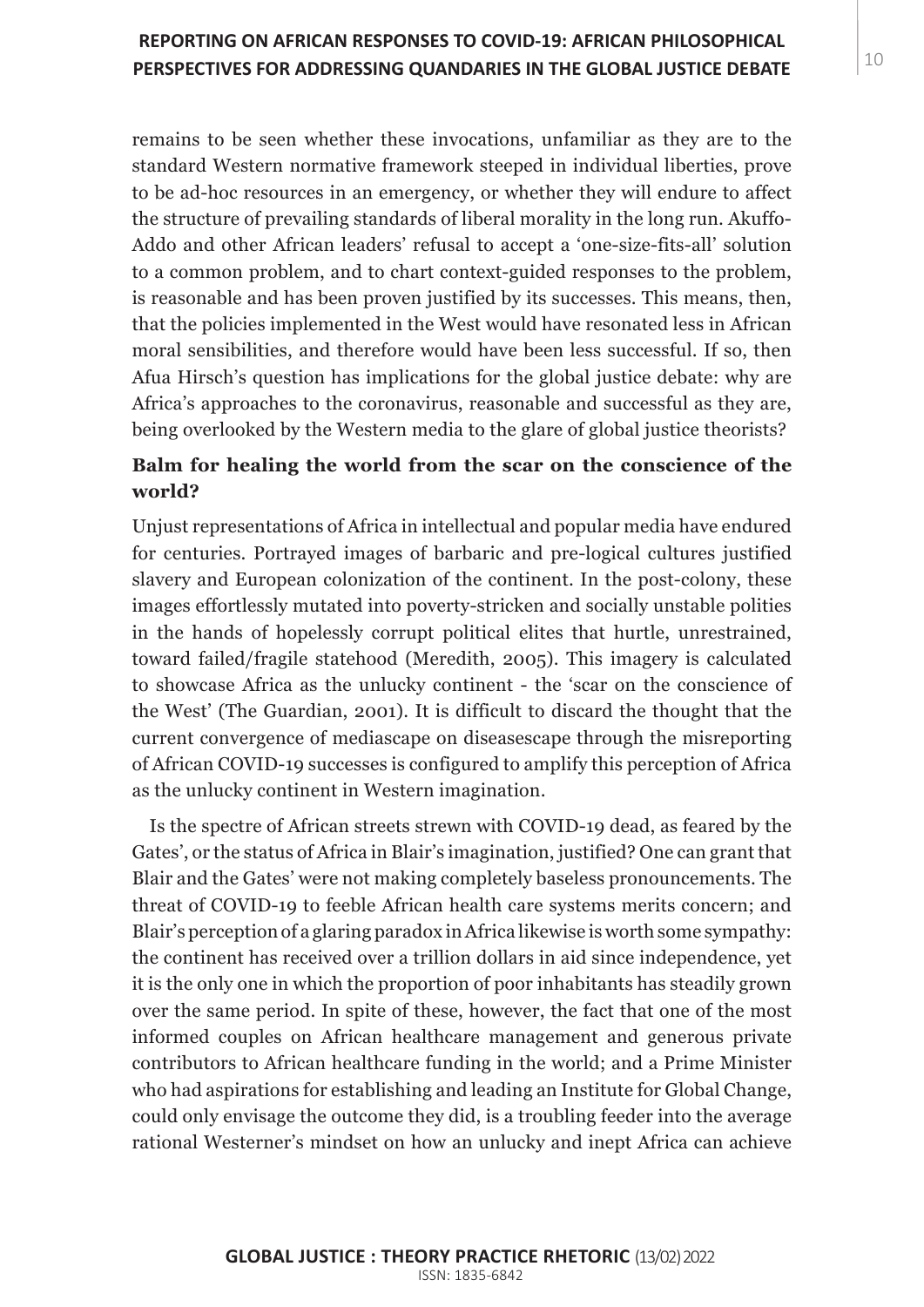equally praiseworthy outcomes as its scientifically adept benefactors. It is in the interest of mediascape and its economic interests to preserve a narrative that has maintained a stable perception in the minds of ordinary rational persons in the West, and so any fact that defies this perception is best explained away. In this case, the low cases of reported cases on the continent is attributed to the absence of adequate test kits and therefore to low levels of testing.

But machinations of *mediascape* presumably do more to Western imagination than disparage the accomplishments of African culture: By deemphasizing the importance of non-Western norms and the values, they deprive Western life of the possibility of perceiving what good it may derive from these normative elements of non-Western culture. Derek Thompson's article on South Korea's success at curbing the first wave of the virus in *The Atlantic* on May 6, makes this point succinctly. It claims:

'Juxtaposing the South Korean response with the American tragedy, some commentators have chalked up the difference to an ancient culture of docile collectivism and Confucianism across the Pacific. This observation isn't just racist. It also exoticizes South Korea's success and makes it seem like the inevitable result of millennia of cultural accretion, rather than something the U.S., or any other country, can learn from right now. The truth is that the Korean government and its citizens did something simple, admirable, and all too rare: They suffered from history, and they learned from it' (Thompson, 2020: 2).

The history Thompson refers to is South Korea's course of actions in dealing with the SARS outbreak in 2002, the H1N1 influenza in 2009, and the Middle East Respiratory Syndrome, or MERS in 2015. The thought here seems to be that these historical circumstances have contrived to produce a culturally distinctive consciousness of self and agency - modes of responding to crises – that arguably underlie the Korean success; and that such acknowledgement of alternative moral traditions could be useful to Western efforts to curb the virus. Such acknowledgement is desirable precisely because a serious conception of global justice in the liberal tradition implies acknowledging the reasonableness of the moral orientations of other societies.

## **Global justice and the fork of liberalism**

Recent liberal discussion on global justice makes available two options for addressing the extent to which liberal requirements of justice can guide efforts to mitigate global inequalities. Several theorists assert the capability of liberalism to provide a set of substantive norms that can be universally applied to achieve justice globally. Beitz, Buchanan, Nagel and Pogge may be counted amongst these universalizing liberal theorists. Beitz stresses the normativity of human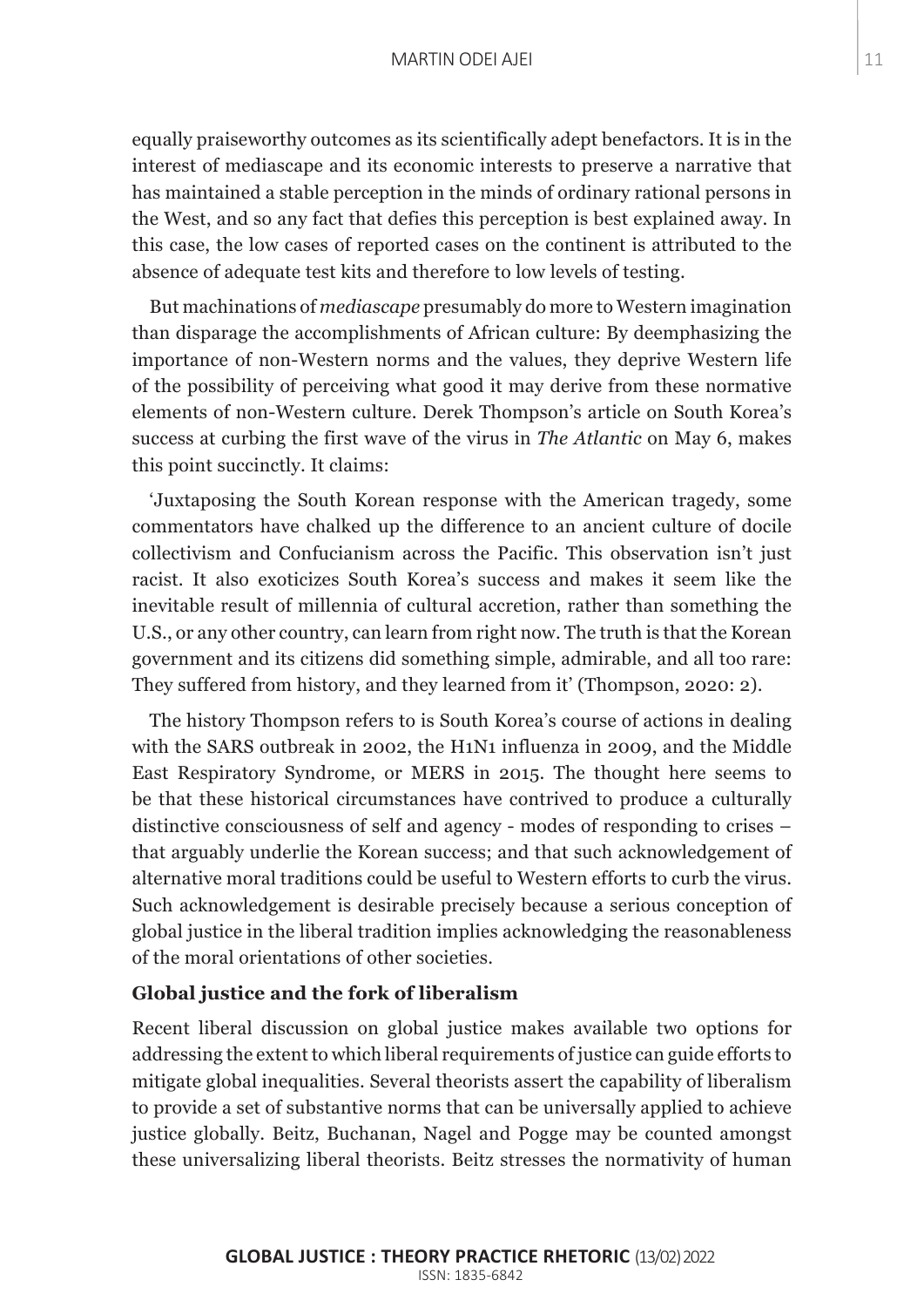rights as a substantive concept of justice capable achieving of international acceptance (Beitz, 2005) and considers it an 'important objective of global political life' (ibid.: 11). Some of Pogge's principal arguments for universalizing liberal political and moral theory appear in *Realizing Rawls*. Here, he reasons that persons in consensus on a moral value-based institutional scheme that he calls 'international pluralism,' is achievable by 'knowledgeable and intelligent persons of goodwill' who inhabit different forms of social organizations around the globe (Pogge, 1989: 230). This will be a consensus on 'value clusters' such as the liberal system of equal liberties and satisfaction of basic human needs implied in Rawls' two conceptions of justice (ibid.: 231). Nagel, likewise, thinks that human rights provide a moral context for political justice. He reasons that the interests protected by the normative force of human rights requirements 'are so fundamental, and the burdens they impose, considered statistically, so much slighter, that a criterion of universalizability of the Kantian type clearly supports them' (Nagel, 2005: 131). We need only to be capable of 'putting ourselves in other people's shoes' to comprehend how human rights must be a 'moral minimum' that imposes a duty that governs the relations of all persons in the world (ibid.: 131). And what predominantly does this minimal moral work is civil and political rights: It is these kinds of rights that set universal and pre-political limits to the legitimate use of power, across all forms of political association (ibid.).

This universalist strain in global justice is so strong, that it brooks no deviation in the minds of some theorists. Buchanan asserts categorically that Rawls's Law of Peoples betrays liberalism because it accords legitimacy to inegalitarian regimes. This is because Rawls' proposal that the parties who will formulate the eight principles that constitute the basic charter of the Society of Peoples represent peoples, but not individuals (Rawls, 1993). This is problematic for multiple reasons. First, it offends against the premise of social contract theory, which most liberals accept, that reasonable moral facts or principles are those that individuals agree upon in some commonly accepted deliberative procedure, through careful consideration of their interests. Secondly, assigning agency for the formulation of normative principles to peoples rather than persons offends against fundamental principles of international (human rights) law as it makes for disregarding the interests of dissident individuals or minorities (Buchanan, 2000: 698).

Indeed, Rawls evolved a more modest view of the contribution of liberalism to addressing global injustice than those outlined in the previous paragraph. Rawls reasoned that liberals have to learn to assign the status reasonableness to the values of non-liberal but decent societies; and that this places an obligation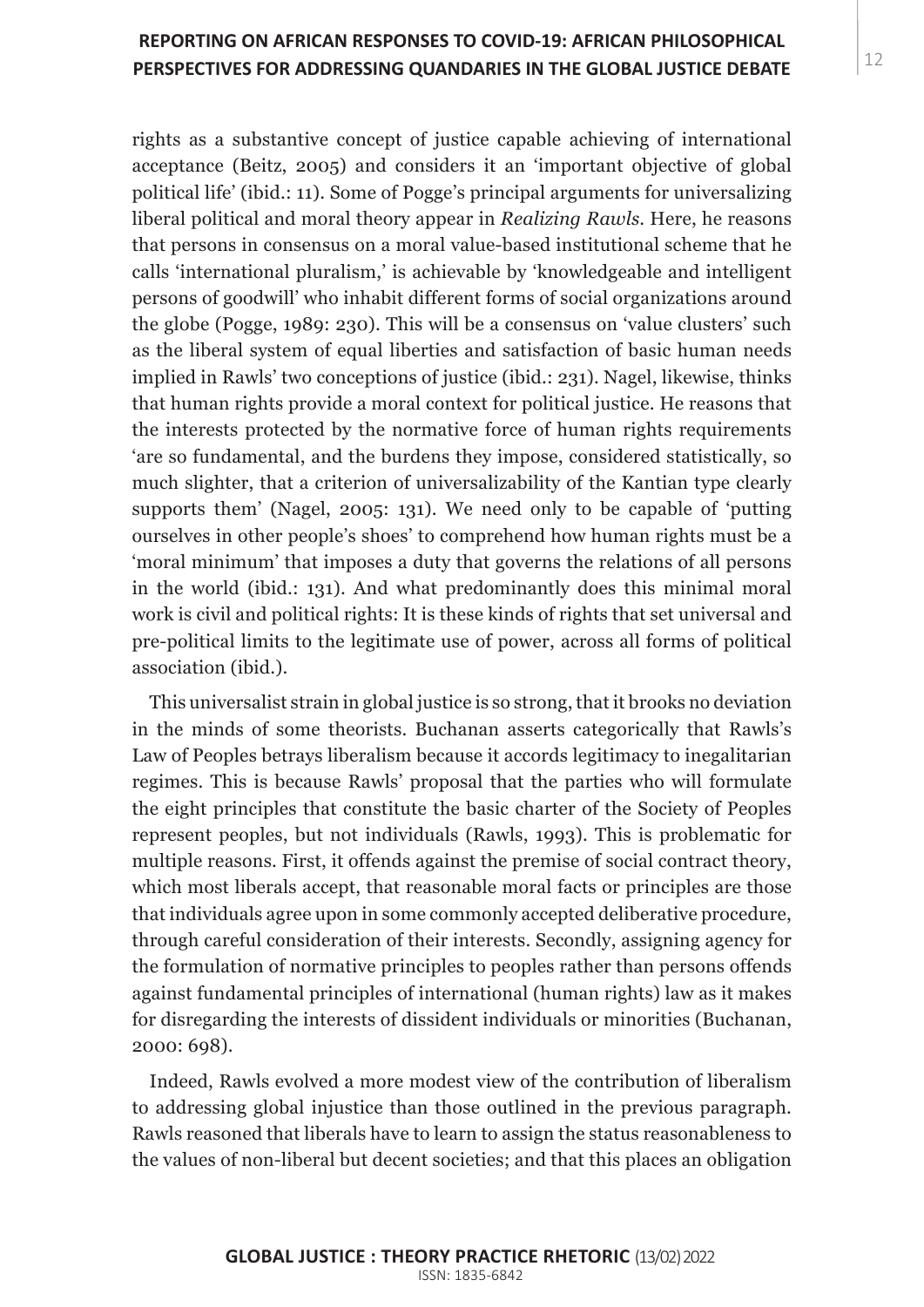on liberals to accept that there are differences between different value schemes. Although Rawls was primarily concerned in *A Theory of Justice* (TJ) with distributive justice within countries, flickers of this call to liberals to moderate their belief in the universal reach of their theories appear in TJ. Arguably, it is these flickers that set the global justice debate going. Rawls asserts in TJ that natural duties, the grounds of which inhere in just social institutions, are owed to persons generally (Rawls, 1971). It is in pursuit of the natural duty of justice that Rawls suggests a forum where representatives of peoples would deliberate on moral choices to arrive at the eight principles of justice for a Society of Peoples where liberal democratic society and well-ordered non-liberal forms of political society that seek 'proper self-respect of themselves as a people, resting on their common awareness of their trials during their history and of their culture with its accomplishments' (Rawls, 1999: 34) become 'equal participating members in good standing' (ibid.: 59, 37).

Rawls' *Political Liberalism* offers insights into his call for liberal toleration in a pluralistic moral context. This work is thus an important prelude to his position in *Law of Peoples*. In Political Liberalism Rawls holds that the stability of a society of people characterized by disparate religious, philosophical, and moral doctrines, necessitates a basic structure for a political conception of justice, that also serves to focus an 'overlapping consensus' of the reasonable comprehensive doctrines affirmed by its citizens (Rawls 1993: 133-172). A political conception of justice is characterized by three features: First, it is a moral conception designed for the basic structure of social institutions; second, it is a freestanding doctrine that is consistent with and can be supported by various reasonable comprehensive doctrines that endure in the society (ibid.); and finally, the content of a political conception of justice includes fundamental ideas considered 'implicit in the public political culture of a democratic society' (ibid.: 15). What this means is that various prevailing value preferences in the society can be accommodated by widely accepted foundational beliefs and values grounded in a society's history, customs, practices and institutions.

These endemic cultural goods, each from its own point of view are what provide reasons to sustain overlapping consensus (ibid.: 16). What matters is that 'citizens themselves, within the exercise of their liberty of thought and conscience, and looking to their comprehensive doctrines, view the political conception as derived from, or congruent with, or at least not in conflict with, their other values' (ibid.: 11).

As indicated above, *The Law of Peoples* conceives of an international Society of Peoples composed of liberal and non-liberal societies of equal moral and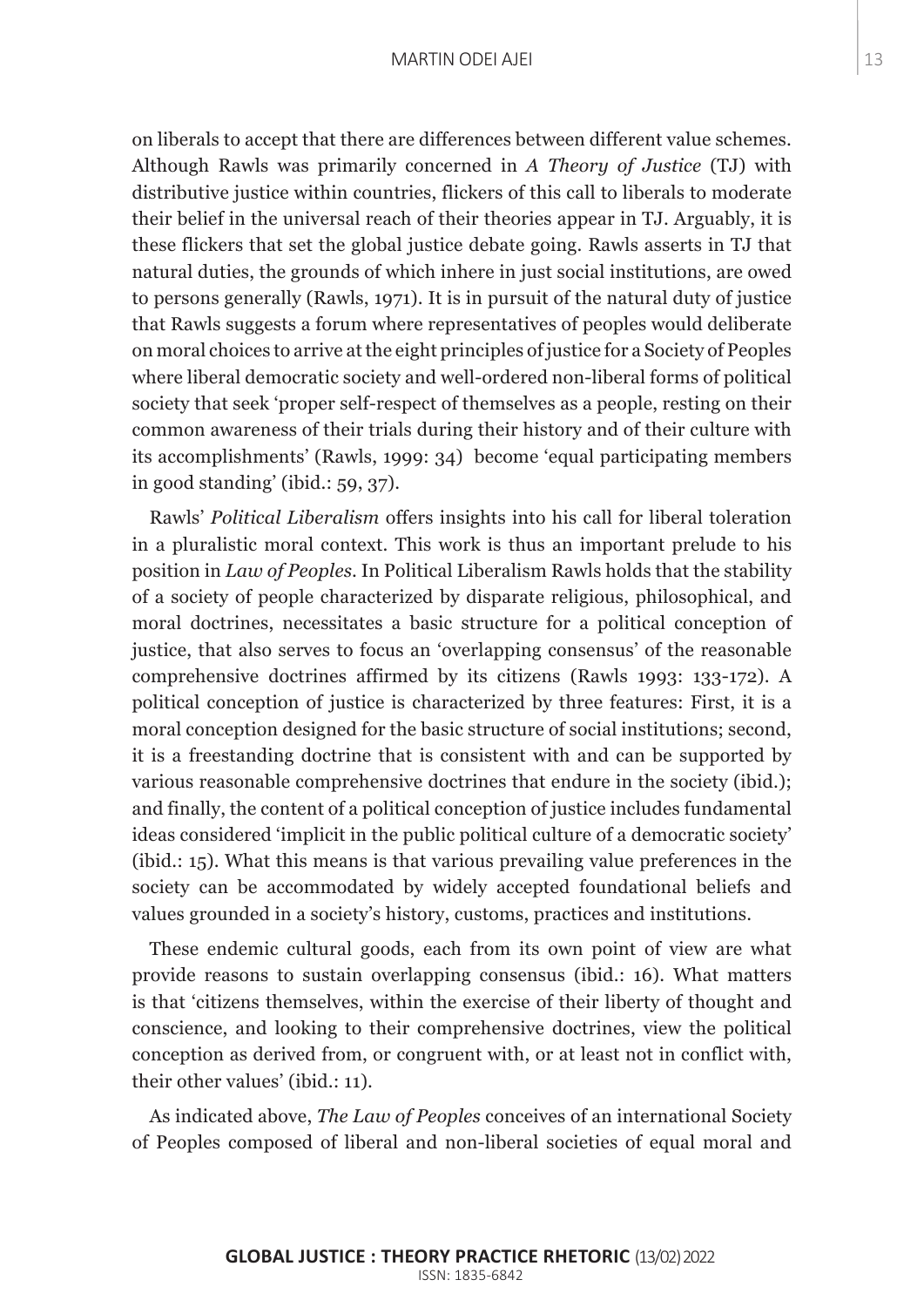# PERSPECTIVES FOR ADDRESSING QUANDARIES IN THE GLOBAL JUSTICE DEBATE  $\vert^{14}$ **REPORTING ON AFRICAN RESPONSES TO COVID-19: AFRICAN PHILOSOPHICAL**

political standing (Rawls, 1999: 59, 37). A unit of social organization is 'wellordered' if its members exhibit the following features: they subscribe to a common set of political and social values (ibid.: 24); derive pride of their identity from the accomplishments of their history and culture (ibid.: 34); share a bond of 'common sympathies' that make them cooperate with each other more willingly than with other people (ibid.: 23-24); they have 'a moral nature', which guides them to make choices in accordance with 'considerations of reasonableness embedded in their public political culture' (Beitz, 2000: 679). Rawls' stance on the reasonableness of the values of well-ordered societies is clarified further in an essay that appeared a year after the *Law of Peoples*. Here, he amplifies the claim that a conception of a person and the relation of persons to society implicitly affirmed by a culture is essential to the construction of a moral theory meant for application in that culture. In constructing such theory, 'the leading idea is to establish a suitable connection between a particular conception of the person and [the] first principles' of the theory (Rawls, 1980: 516). Accordingly, in justifying such theory, one must be able to derive principles that can be justified to all citizens, because they are reasonable to them by virtue of 'how they conceive of their persons and construe the general features of social cooperation among persons so regarded' (ibid.: 517). Hence, in his construction of justice as fairness, he was 'not trying to find a conception of justice suitable for all societies regardless of their particular social or historical circumstances,' but rather to articulate and make explicit shared values and principles which, for hundreds of years in the political history of Western Europe and America, have been 'latent in a common sense' or congenial to the most essential convictions and traditions of that history (ibid.: 518). These works, stretching for four decades, sufficiently illustrate Rawls' position that a liberal's accepting of a reasonable view that departs from liberal values does not amount to a betrayal of liberalism.

In looking for a basis for judging the success of African countries in dealing with the pandemic so far, one can either endorse the liberal global theorists of non-Rawlsian persuasion, for whom liberal values prominently exemplified by individual rights are supreme and universalizable and for whom violation or restriction of such rights indicate moral failure. Arguably, *mediascape* has chosen this path. In my view, this option has inherent limitations that make a coherent vision of global obligations of justice difficult to formulate, as these obligations can hardly be conceived and justified by a sole value system. Alternatively, one can accept Rawls' idea of reasonable contextually derived values and acknowledge that Africa's approach is different but reasonable because it appeals to values that are deep-seated in the community. The grounds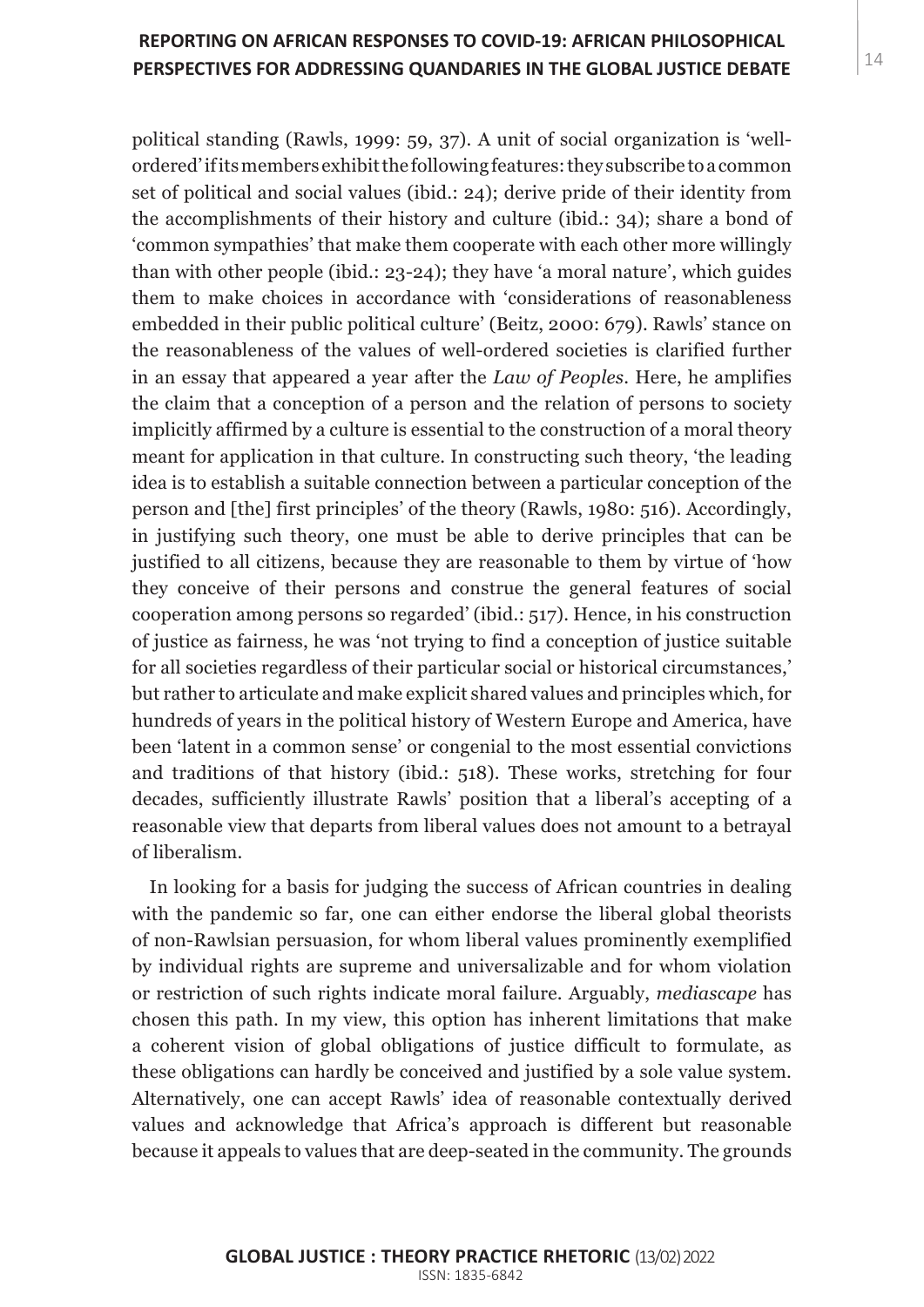of African agency in stemming the tide of COVID-19 infections may not work everywhere, but it has worked so far in a context where a premium is placed on duty to the community. In my view, global justice theorists are ill-advised to adopt the path followed by *mediascape*, for the concerns stated at the genesis of their debate tilts toward the Rawlsian point of view and its prospects for ensuring the debate is 'here to stay.'

# **Let's get it on African philosophical perspectives and global normative theorizing**

Despite Sheffler's optimism, the longevity and practical value of global justice debate will undoubtedly depend on how seriously it incorporates multiple intellectual perspectives into pondering the conditions for reducing global inequality. Recent African philosophical work, although not dismissive of Scheffler's optimism about the future of the debate, posits the need to reassess its assumptions. Menkiti is emphatic on the need to deploy African thought in 'ordering perspectives' on approaches to the problems of justice (Menkiti, 2017: 23), and in Okeja's view, the future of the debate will remain vulnerable until theorists place at the centre of their concerns the normative resources of 'the agents who bear the brunt of the impacts of the unequal and unjust world at the centre of global justice discourse' (Uchenna, 2017: 4). In this context, Okeja notes the corrosive effects of the 'parochial universalism' of global justice theorizing noted in the previous section and its lack of engagement with African philosophy on global inequality (ibid.: 2). Likewise, Flikschuh sees the two philosophical discourses as essentially separate and non-intersecting (Flikschuh, 2017a), and agrees with Menkiti and Okeja in her observation that a truly global discourse on justice must invite reflective awareness against 'mistaking unavoidable perspectivalism for an assuredly universal viewpoint' (ibid.: 48). For this reason, she thinks, a useful contribution by African philosophy to the global debate would be to thematize the neglect of critical evaluation of the notion of universality assumed by the majority of liberal theorists and assert the imperative of inserting moral and theoretical conceptions of Africa in the debate (ibid.). Failure to do this would be merely perpetuating 'a form of injustice' (Masaka, 2017: 80) inherent in the 'epistemological hegemony' that characterizes the global justice debate, and renders the debate illusory (ibid.: 59).

Indeed, it is hardly difficult to infer from these African standpoints that injustice would occur should global justice theory provide an intellectual framework that sustains the criteria of fairness used by mediascape in its reporting on COVID-19 in Africa. Global justice, these voices from African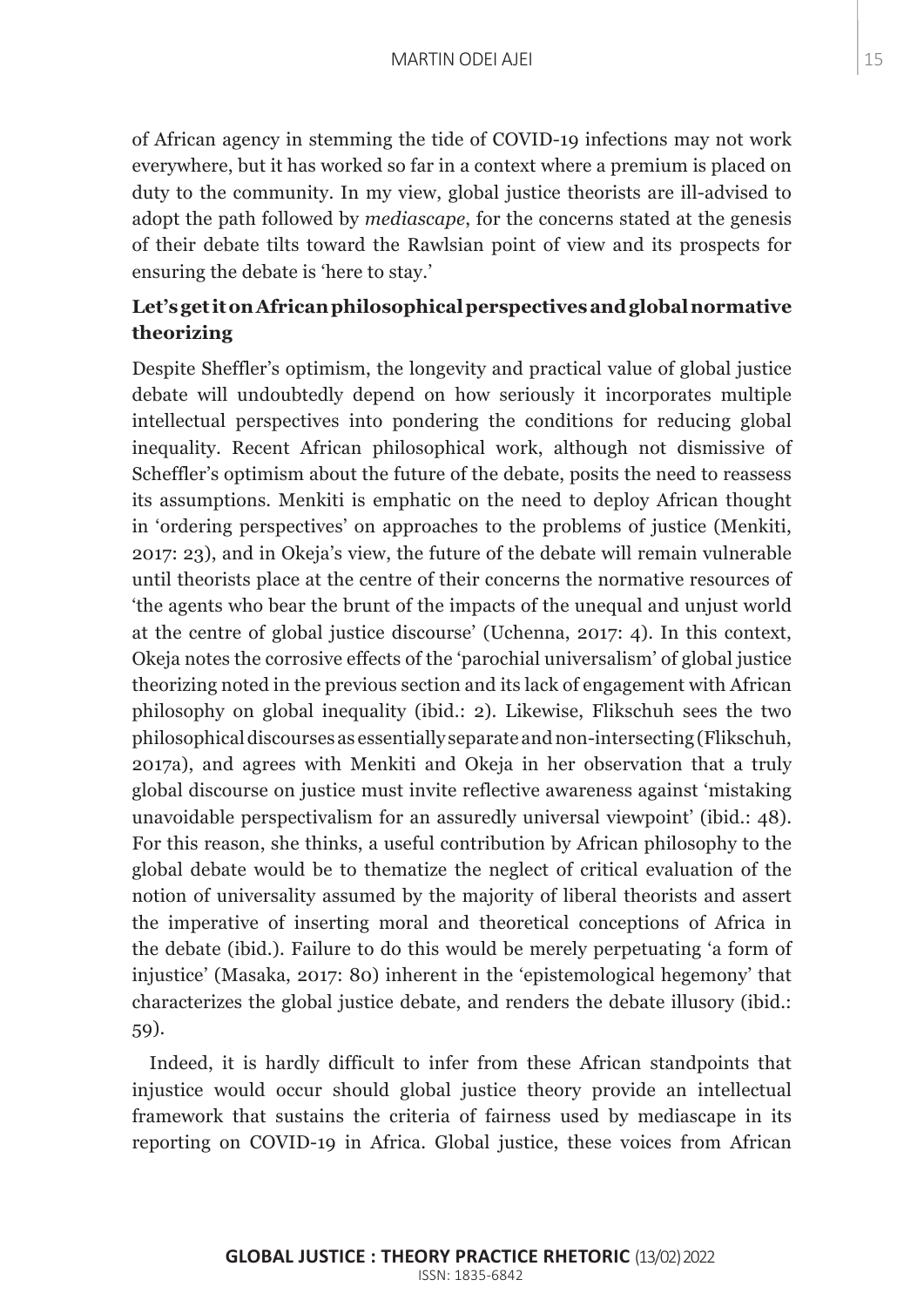# PERSPECTIVES FOR ADDRESSING QUANDARIES IN THE GLOBAL JUSTICE DEBATE  $^{\rm 16}$ **REPORTING ON AFRICAN RESPONSES TO COVID-19: AFRICAN PHILOSOPHICAL**

philosophy intimate, would be ill-placed to prop up criteria on which denigration of African agency supervenes. Hence, its theorists should assess their normative devices and withdraw any that propagates a division of moral labour between liberal and other traditions, for the sake of an inclusive approach to solving global inequities. Flikschuh's appeal for re-orienting global normative thinking presents an attractive summation of these African philosophical proposals. She finds the need for global theorists to be reflexively aware of the conceptual inadequacies of the liberal normative framework – of its contingent validity, and of the disservice that its assumed universality brings to the pursuit of justice. Consequent to this awareness, universalizing liberals must learn how to reason globally, by evolving the capacity to admit of the usefulness of external perspectives for conceptual regeneration (Flikschuh, 2017b). Success with this learning process might lead to recognizing them (non-liberal values) as values that are or might have been possible for us (liberals) (ibid.).

These African philosophical insights, summed up in Flikschuh's proposal, coincide at several points with the proposals in Rawls' *Law of Peoples* discussed earlier on. What I find attractive with these proposals is their wish for intellectual contact across cultures – their invitation to liberal normative theorists to expand their conceptual heritage and horizons without abandoning their commitments to the core of the liberal framework. To see foreign norms as possible for one, all one needs to do is come to see that that norm, which is alien to one's conceptual scheme, is, in fact, a norm that one could have shared. African philosophy is thus constructing a conceptual bridge, to facilitate progress from intentions for tackling the problems of justice globally to practically addressing them.

Community is pivotal in moral reasoning in Africa. It constitutes an object of moral value, and therefore grounds for the moral evaluation of conduct. Likewise, a social dimension is inescapable for public ethical reasoning in Rawls' contractarian position, and in his assessment of the reasonableness of normative theory. No wonder that Mentiki agrees with Rawls on the imperative of conducting public deliberation on norms 'within the frame of a settled community' (Menkiti, 2017: 22), and in bringing normative history and symbolic representations of peoples to bear in these deliberations. In Menkiti's view, Rawls, choice of 'peoples' rather than 'persons' as the authors of the Charter of Peoples is praiseworthy rather than a source of condemnation, and several of the eight principles of justice in the *Law of Peoples* easily resonate with the selfconception and moral vision of several African peoples (ibid.).

## **Conclusion**

I have argued that intellectual contact of African and liberal normative theorists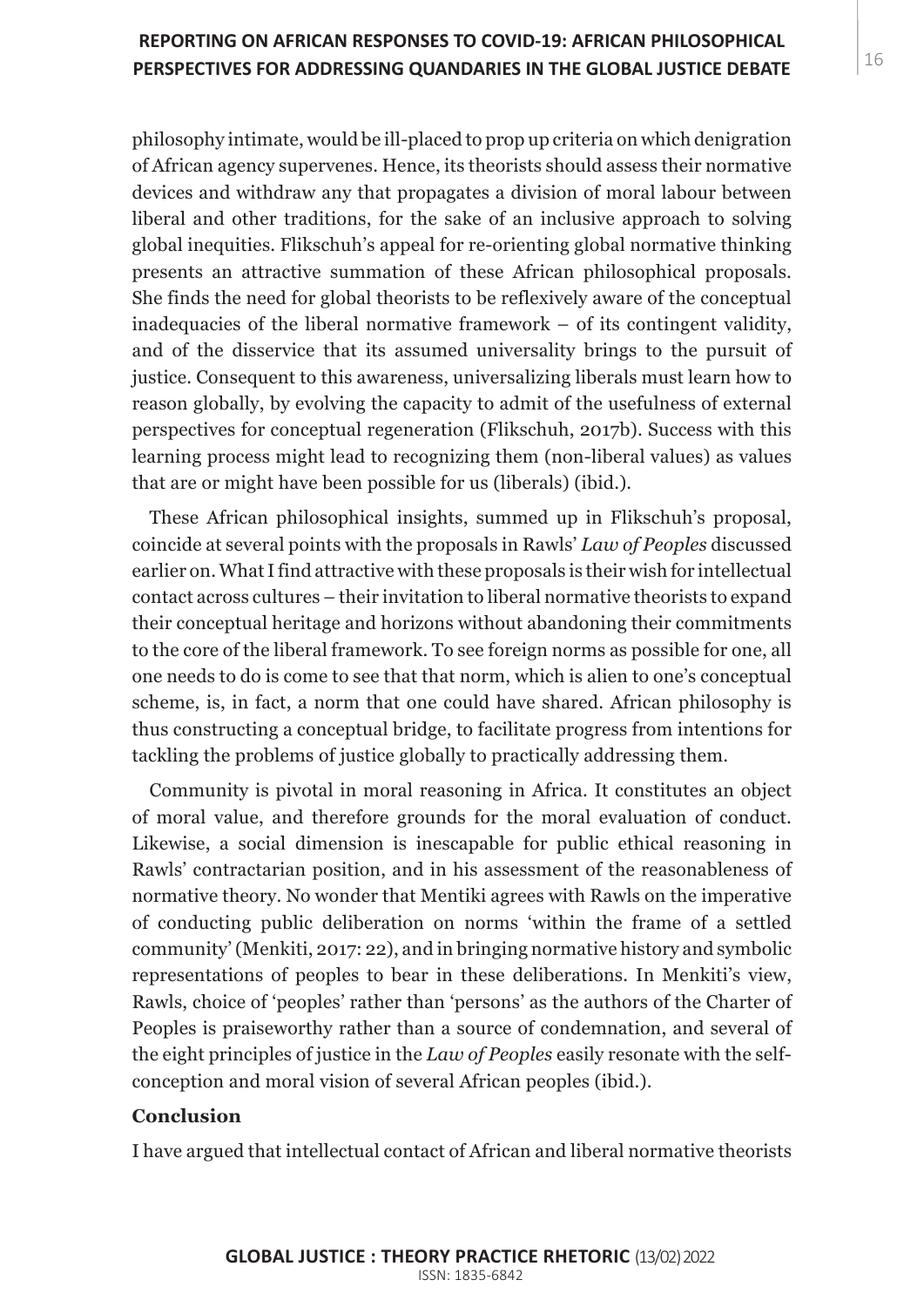## MARGARET MOORE 83 MARTIN ODEI AJEI

is necessary to assess the insular tenets of theorizing prevalent in the global justice debate. Such contact is also necessary to contribute shared perspectives to formulating a framework of values and concepts that would facilitate the implementation of global policy goals for justice. The liberal theoretical hegemony over the debate does not equip its theorists with the tools to perceive the injustice in the misreporting of African achievements in managing COVID-19. Such a scenario propagates a two-fold injustice. It is unjust to Africa because it detracts from its current achievements, and perpetuates centuries of denigration of African agency and reports on its deficiency in contributing to global intellectual culture. It is also unjust to the world, to the extent that it deprives the world of visibility to the underlying norms of the African achievements that could prove useful in problems solving elsewhere.

In seeking inspiration for foundational justification for normative ideals from Africa's cultural contexts in addressing the Covid crisis, African leaders have placed into perspective parochial streaks in the philosophy that proclaim the universal validity of Western ethical and political thinking. They have thus displayed the political will to resist the persistent streak in scholarship that disparages categories of 'tradition' and of the 'past' and have shown how extant normative resources from the African past could be usefully deployed for tolerant coexistence of cultural heritages in the contemporary world.

*Martin Odei Ajei Associate Professor of Philosophy Department of Philosophy and Classics University of Ghana email: majei@ug.edu.gh*

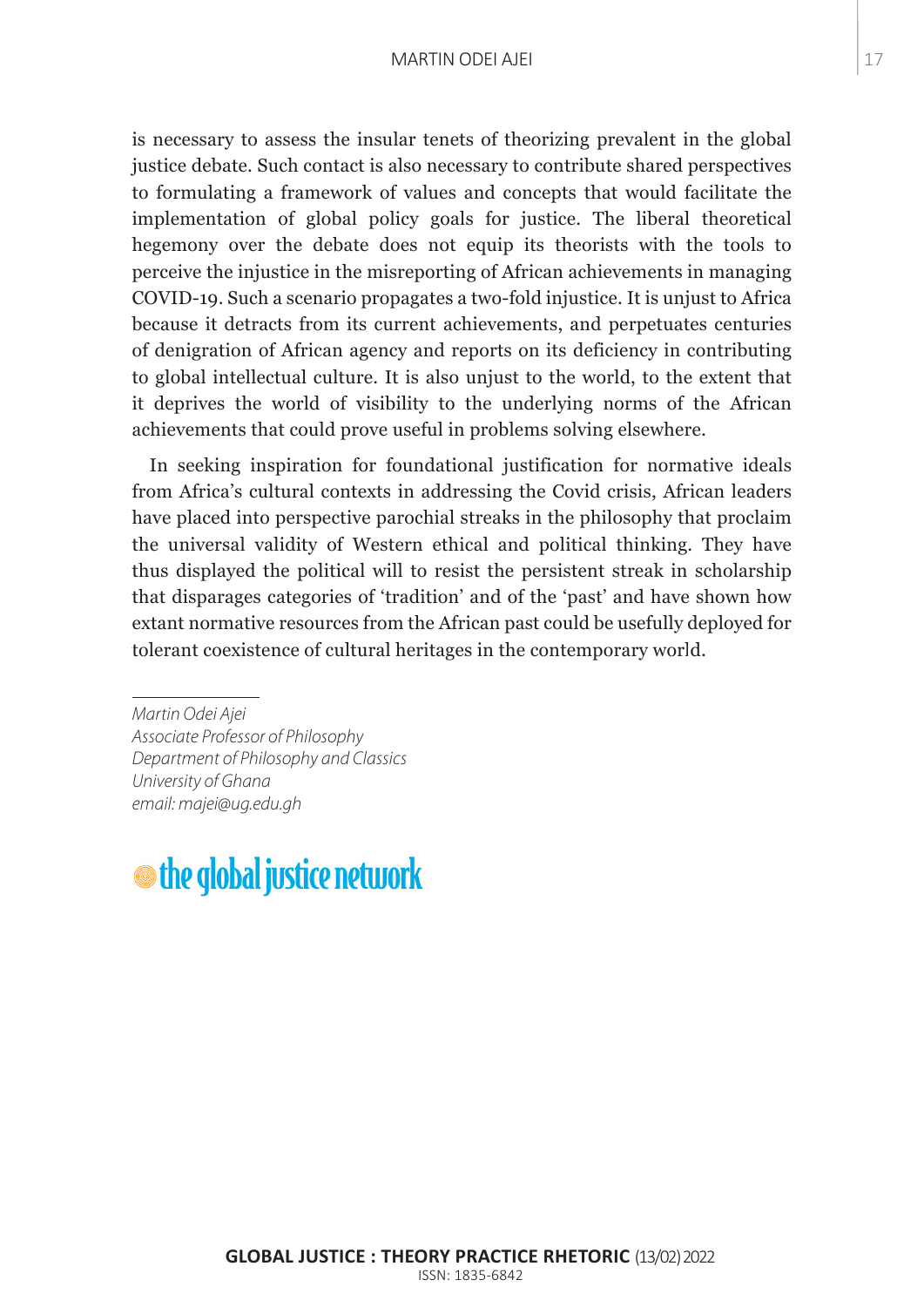# PERSPECTIVES FOR ADDRESSING QUANDARIES IN THE GLOBAL JUSTICE DEBATE  $^{\text{18}}$ **REPORTING ON AFRICAN RESPONSES TO COVID-19: AFRICAN PHILOSOPHICAL**

## *Bibliography*

Akufo-Addo NAD (2020) President Akufo-Addo on Updates to Ghana's Enhanced Response to COVID-19. *The Presidency, Republic of Ghana*. Available at: https://presidency.gov.gh/ index.php/briefing-room/speeches/1560-president-akufo-addo-speaks-on-updates-to-ghana-senhanced-response-to-covid-19 (Accessed: 26 April 2020).

Appadurai A (2015) Disjuncture and Difference in the Global Cultural Economy. In: Lechner F J and Boli J (eds.) The Globalization Reader, Fifth Edition. Chichester: John Wiley & Sons Ltd.: 94-102.

Armah-Attoh D, Sanny JAN and Selormey E (2020) Ghanaians' Acceptance of Security-related Restrictions Faces Test with COVID-19 Lockdown. *Afrobarometer* Dispatch 351/2: 1-10.

Beitz CR (2000) *Rawls's Law of Peoples*. Ethics 110/4: 669-696.

Beitz CR (2005) Cosmopolitanism and global justice. In: Brock, Gillian, Moellendorf, Darrel (Eds.).

*Current debates in global justice*. Dordrecht: Springer: 11-27.

Beitz CR (2009) *The idea of human rights*. Oxford: Oxford University Press.

Buchanan A (2000) *Rawls's law of peoples: Rules for a Vanished Westphalian world*. Ethics 110/4: 697-721.

Cabore JW, Karamagi HC, Kipruto H, Asamani JA, Droti B, Seydi ABW and Zawaira F (2020) The potential effects of widespread community transmission of SARS-CoV-2 infection in the World Health Organization African Region: a predictive model. *BMJ Global Health* 5/5: 752- 753.

Chan YW and Haines D (2020) Diseasescape: Coping with coronavirus, mobility, and politics. *Global-e*. Available at: https://www.21global.ucsb.edu/global-e/may-2020/diseasescapecoping-coronavirus-mobility-and-politics (Accessed: 29 May 2020).

Flikschuh K (2017a) Should African thinkers engage in the global justice debate?. *Philosophical Papers* 46/1: 33-58.

Flikschuh K (2017b) *What is Orientation in Global Thinking? A Kantian Inquiry.* Cambridge: Cambridge University Press.

Ghana Health Service. (2020) *Ghana's outbreak response management updates.* Available at: https://ghanahealthservice.org/covid19/archive.php (Accessed: 21 April 2020).

ITU News (2020) *Ghana launches COVID-19 Tracker App*. Available at: https://news.itu.int/ ghana-launches-covid-19-tracker-app/ (Accessed: 20 April 2020).

Hague N (2020) Senegal trials begin for \$1 COVID-19 test kit. *Al Jazeera*. Available at: https:// www.aljazeera.com/news/2020/04/senegal-trials-1-covid-19-test-kit-200428132313740.html (Accessed: 1 May 2020)

Hirsch A (2020) Why are Africa's coronavirus successes being overlooked?. *The Guardian*  Available at: https://www.theguardian.com/commentisfree/2020/may/21/africa-coronavirus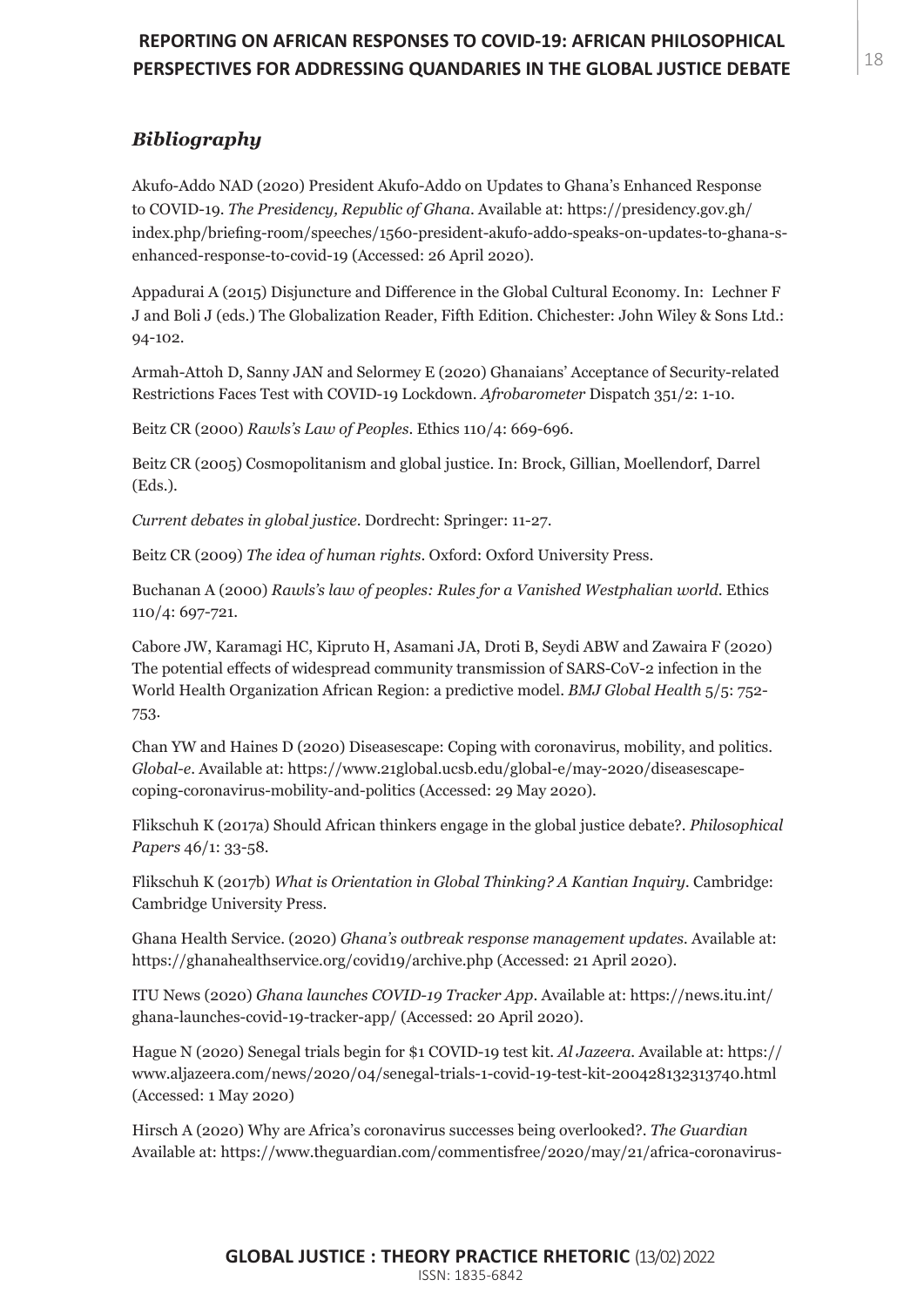successes-innovation-europe-us (Accessed: 1 May 2020).

Piling D (2020) Low Covid-19 death toll raises hopes Africa may be spared worst. *Financial Times*. Available at: https://www.ft.com/content/e9cf5ed0-a590-4bd6-8c00-b41d0c4ae6e0 (Accessed: 30 April 2020).

Lechner FJ and Boli J (Eds.) (2015) *The globalization reader*. Oxford: Wiley Blackwell.

Report Ghana (2020) *Lockdown: Taxi driver strips naked after his vehicle was impounded by security operatives*. Available at: https://reportghana.com/lockdown-taxi-driver-strips-nakedafter-his-vehicle-was-impounded-by-security-operatives-watch-video/ (Accessed: 12 June 2020).

Masaka D (2017) 'Global justice' and the suppressed epistemologies of the indigenous people of Africa. *Philosophical papers* 46/1: 59-84.

CNN Business (2020) *Covid-19 will be horrible in the developing world*. Available at: https:// edition.cnn.com/videos/business/2020/04/10/melinda-gates-coronavirus.cnn-business (Accessed: 28 April 2020).

Menkiti I (2017) Africa and global justice. *Philosophical papers* 46/1: 13-32.

Meredith M (2005) *The state of Africa: a history of fifty years of independence*. London: The Free Press.

Nagel T (2005) The problem of global justice. *Philosophy & public affairs* 33/2: 113-147.

Okeja U (2017) Introduction: Globalizing or Transcending Global Justice? *Philosophical Papers*  46/1: 1-11.

Pilling D (2020) Low Covid-19 death toll raises hopes Africa may be spared worst. *Financial Times.* Available at: https://www.ft.com/content/e9cf5ed0-a590-4bd6-8c00 b41d0c4ae6e0 (Accessed: 28 April 2020).

Pogge T and Rawls R (1989) *Realizing Rawls*. Ithaca (NY): Cornell University Press.

Rawlingson K (2020) Coronavirus latest: 23 March at a glance. *The Guardian.* Available at: https://www.theguardian.com/world/2020/mar/23/coronavirus-at-a-glance-23-mar-evening (Accessed: 8 June 2020).

Rawls J (1971) *A Theory of Justice*. Cambridge: Harvard University Press.

Rawls J (1980) Kantian constructivism in moral theory. *The journal of philosophy* 77/9: 515- 572.

Rawls J (1993) *Political Liberalism*. New York: Columbia University Press

Rawls J (1999) *The law of peoples: with, the idea of public reason revisited.* Cambridge: Harvard University Press.

Sabbagh D, Hern A and Protor K (2020) The UK racing to improve contact-tracing app's privacy safeguards. *The Guardian*. Available at: https://www.theguardian.com/technology/2020/ may/05/uk-racing-to-improve-contact-tracing-apps-privacy-safeguards (Accessed: 13 June 2020).